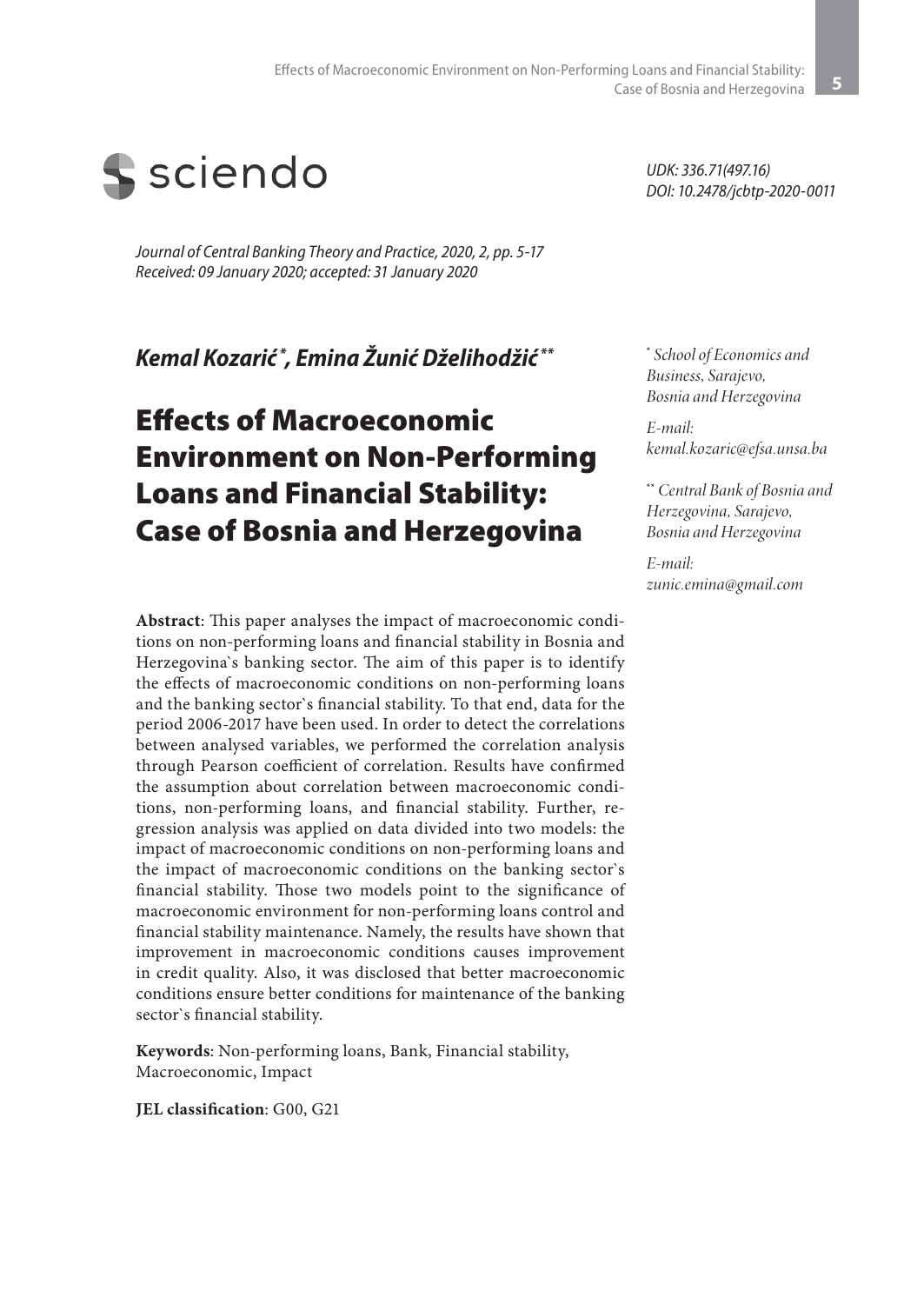## **Introduction**

Financial stability of a banking sector implies a condition where the system is able to absorb shocks without major distortions in its current and future functioning and without negative impacts on entire economy. Increasing turbulence in financial market leads to growing banking risks. In this environment, making a profitable business has become very heavy and challenging business process. The recent global financial crisis in Bosnia and Herzegovina and other neighbouring countries has caused difficulties in banking business. Since Bosnia and Herzegovina`s banking sector mainly consists of banks, it is expected that problems in this part of the financial sector could potential threaten financial stability of the entire financial sector. Since loans represent the greatest part of bank assets, their quality is one of the most meaningful determinants of stability and business performances. High level of non-performing loans (NPLs) in the banking sector and rising tendency leads to increase in allocated assets for those credits and, consequently, to potential decrease in profitability and capital adequacy of individual banks and the entire banking sector. Therefore, financial stability of the banking sector is the greatest concern of regulatory authorities and other financial participants in Bosnia and Herzegovina. The global financial crisis has opened a new chapter in observing the objectives of central banks. In fact, the question of the role of central banks in the prevention, management and resolution of crises arises. Namely, macroeconomic conditions becoming even more important and its effects more meaningful when non-performing loans and financial stability are observed. According to financial stability reports of central banks, the greatest threat to banking sector financial stability is non-performing loans. Therefore, this paper investigates effects of macroeconomic conditions described by usually indicators on non-performing loans and, followed by that, banking sector financial stability. Thus, the purpose of this paper can be defined as identification of macroeconomic conditions on non-performing loans and banking sector financial stability. For that purposes, adequate methodology was applied. The selection of this theme is guided by present financial crisis and problems in banking sectors all around the world, which requires more detailed analysis and understanding. This paper is organized as follows Second section gives an overview of existing literature regarding macroeconomic analysis, nonperforming loans and financial stability. Third section presents situation in Bosnia and Herzegovina banking sector according to macroeconomic conditions, non-performing loans and financial stability. Fourth section includes methodological approach explanation. Fifth section gives presentation of results and last section presents conclusion, research implication and follow by that some recommendations.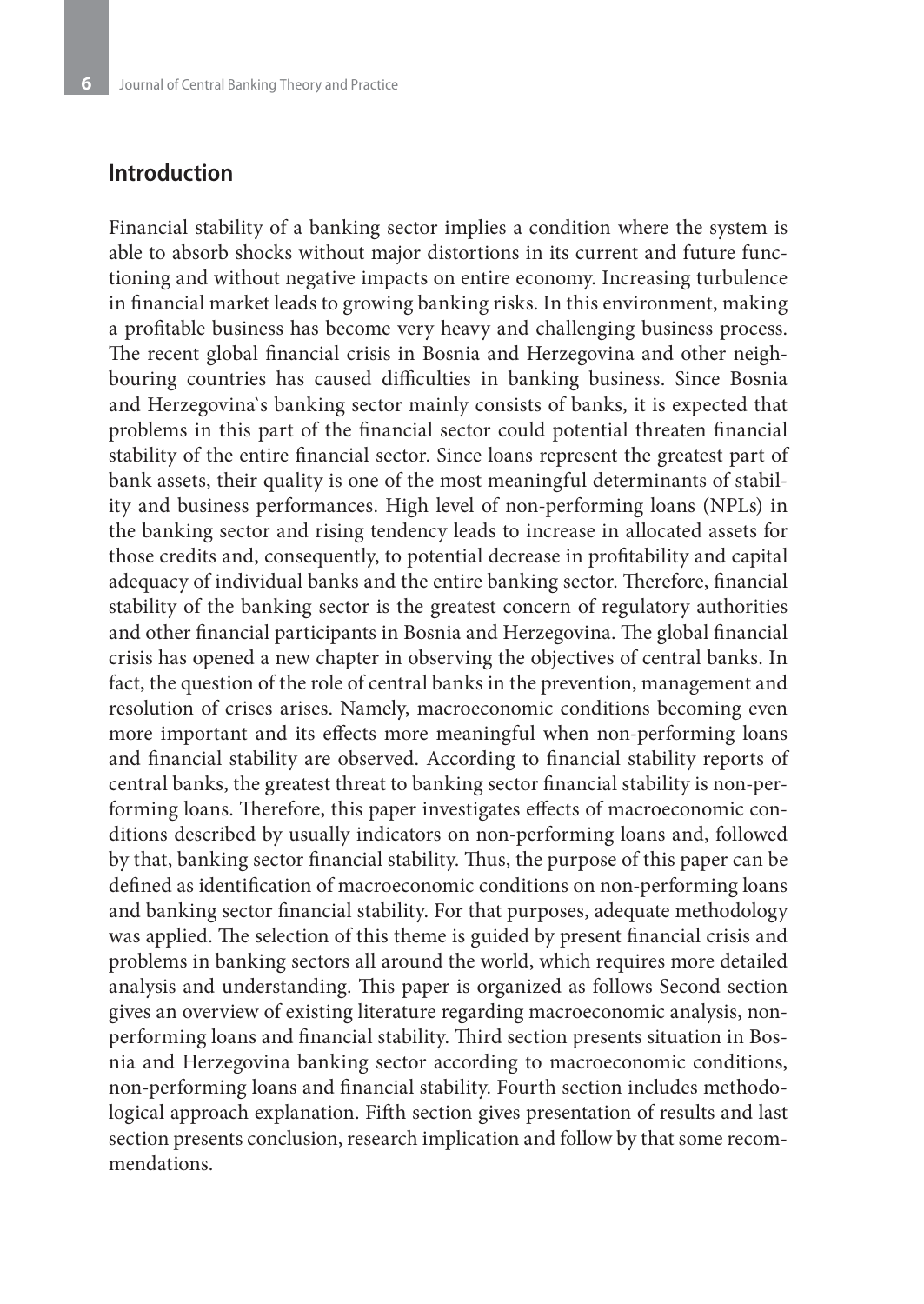## **Literature review**

Analysis of the available literature and the works of other authors we gained a better insight into the state of research in this area. Existing literature mainly analyze macroeconomic determinants of financial stability. Namely, Jimenez and Saurina (2005) researched the effect of rapid loans growth on loan explosion, they found the empirical evidence that there was strong positive correlation between rapid growth in loans and increase in nonperforming loans. Further, authors have researched factors which have influence on level of non-performing loans in India banking sector. The primary data have been used and they are conducted from bank credit managers. It was shown that external factors are much more meaningful then internal (Sanjeev, 2007). Some authors observed non-performing loans from macroeconomic perspective. It was suggested that central banks needs to take more responsibility for the maintenance of pro-cyclicality and balancing the resulting imbalance (White, 2009.) Also, the influence of credit growth on bank risk in 16 countries was conducted. The relationship between asset risk, banking profitability and solvency was tested. It was disclosed that credit growth lead to growth in loan losses, interest revenue decline as well as lower capital. Thus, it was shown that credit growth has negative impact on risk weighted interest revenue. Also, it was proven that credit growth positively correlates with loan loss provision, and negative with profitability and solvency (Foos, Noorden & Weber, 2010).

The following study demonstrated a strong correlation between banking crises and unlimited default through economic history of many countries. Three hypotheses were tested: private debt contributes to the banking crisis, banking crisis goes along with the debt crisis, public debt is much more significant impact on the banking crisis, compared with private debt (Reinhart & Rogoff, 2010). Further, research was conducted in Croatia where authors have researched level of non-performing loans as well as level of single as well as portfolio risk in Croatia banking sector. The correlation between ascertain variables and macroeconomic indicators was conducted. (Šverko, et.al. 2010) Further, Gaganis et al. (2010) collected the factors effecting banking stability under four general categories: Regulations, Other Banking and financial sector attributes, Institutional Environment, and Macroeconomic Conditions. Authors have also analyzed spillover effects of credit risk between banks in Mexico banking sector. It has been proven existence of spillover effect as well as its double-direction between small and big banks. Then, authors have define a model whose subject is the cumulative effects of macroeconomic shocks in a time horizon of three years and their impact on non-performing loans. Therefore, they have applied VAR model on panel data in order to test settled model (Espinoza & Prasad, 2010). Than the connection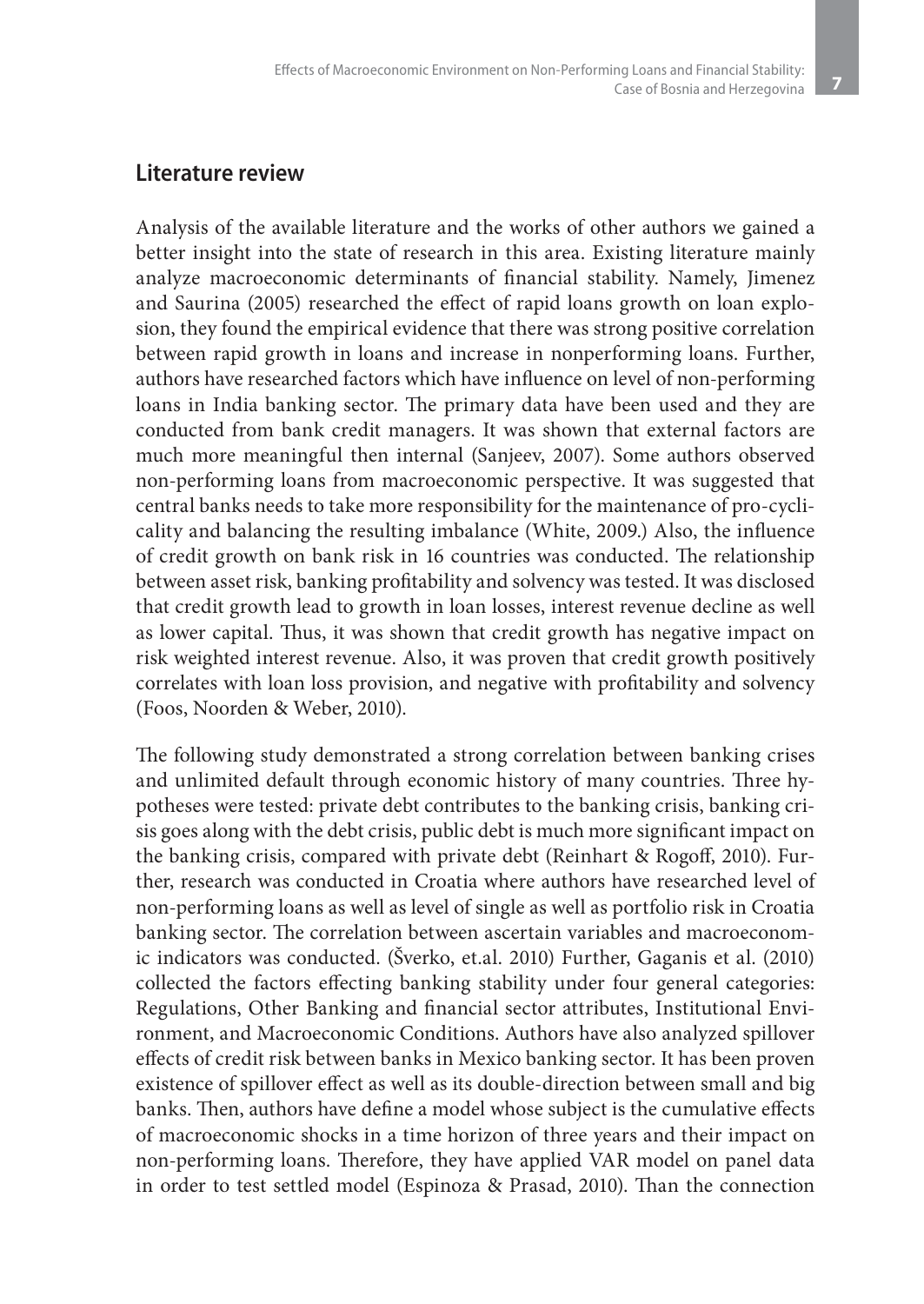between credit growth and asset quality and ascertain external and internal factors in developing countries has been tested. It was proved that slowdown in economic growth, the weakening of the exchange rate and fast credit growth are independently connected with higher level of non-performing loans (De Bock, & Demyanets, 2012). The following research focused only on the financial system in general and its correlation with global imbalances. It was shown that the global imbalance has only a weak correlation with the financial imbalance, in comparison with the indicators obtained from the financial system (Taylor, 2013). Further, research showed a significant negative impact of export and industrial production on non-performing loans. With increase of export and industrial production, economy also increase and level of non-performing loans decrease (Fawad & Taquadus, 2013). Analysis of non-performing loans in Central Eastern Southeastern Europe countries has shown that non-performing loans have increased since the financial crisis outbreak. Also, it was disclosed that a sharp rise occurred a year later, when the GDP in most CESEE countries experienced contractions (Klein, 2013). Also, it was disclosed that following variables have a significant impact on level of non-performing loans: GDP growth, stock prices, exchange rates and interest rates. Direction of exchange rate impact depends on volume of lending in foreign currencies to uninsured clients. When it comes to stock price, there is a bigger impact in countries with higher stock market/GDP ratio (Beck et. al., 2013).

The authors analyzed the effects of the financial crisis on the stability of the banking sector through a series of indicators of the banking sector, including the number of banks, banking intermediation, concentration, foreign ownership and liquidity. Based on the analysis of data showed that the Croatian banking sector, despite exposure to the financial crisis, remained stable (Živko & Kandžija, 2013). Further, authors' recommendations imply creating a healthy macroeconomic environment in order to reduce level of non-performing loans in Pakistan commercial banks. The emphasis is also on adequate credit culture and lending policy designed in accordance with appropriate economical and financial factors (Mehamood et. al., 2013). Using the Granger causality test, authors disclosed that inflation and exchange rate cause non-performing loans. In addition, financial stability in 14 countries of Asia from 2003 to 2010 and the impact of banking competition, concentration, control and state institutions on the likelihood of bankrupt banks were analyzed (Xiaoqing et. al., 2014).The last found paper has shown development of an aggregate index for measuring financial stability in the Balkans. This index combines some of the International Monetary Fund Financial Soundness indicators and macro prudential indicators with World Bank`s Development Indicators and also measures of world economic climate. Also, this paper compares the evolution of two sub-indices for two groups of countries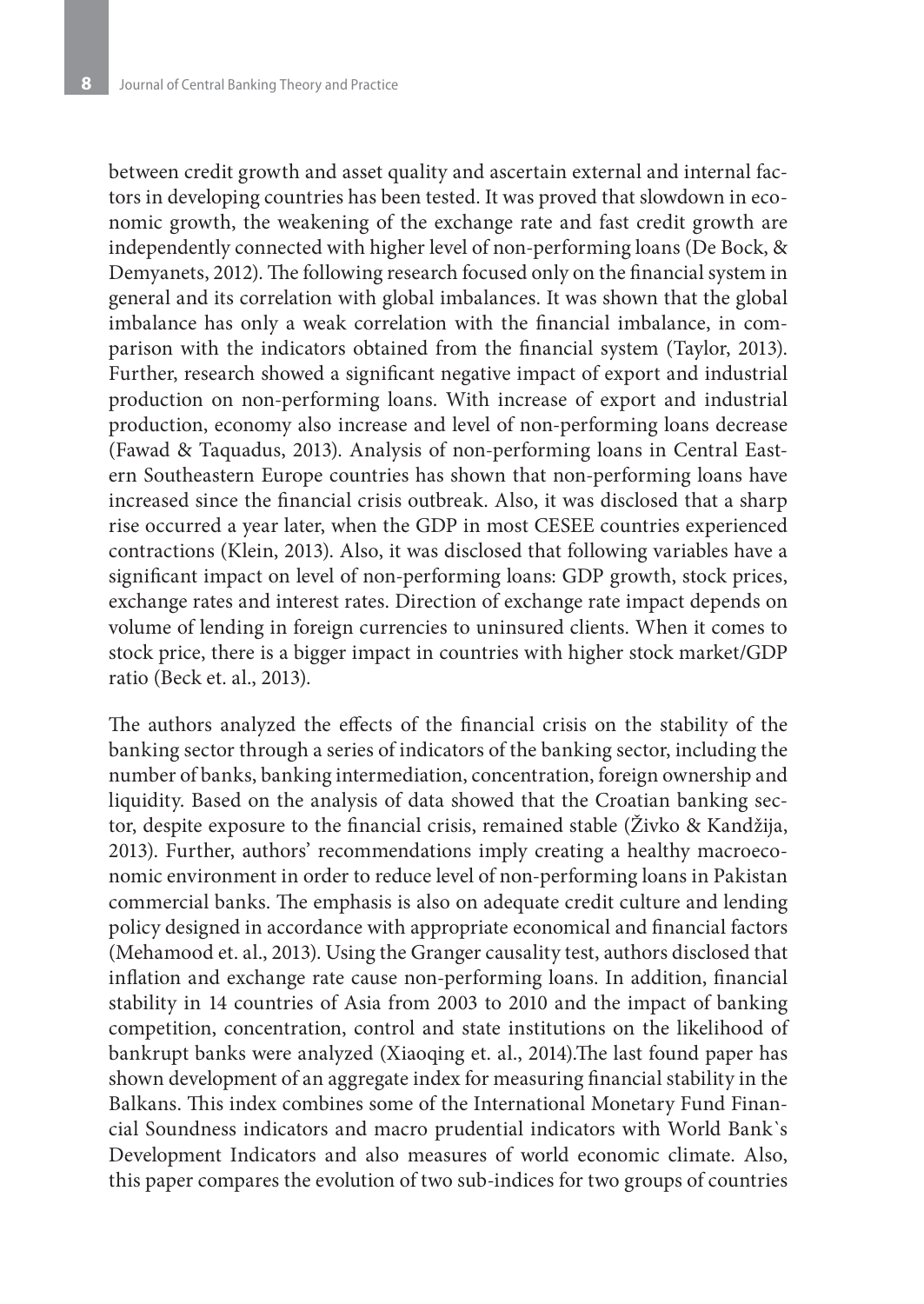depending on its European Union status. (Karanovic & Karanovic, 2015). Further, the authors found out that macroeconomic variables have a limited effect on non-performing loans during periods of extreme macroeconomic and financial conditions. Also, it was found that banks small-enough-to-fail are more inclined to follow procyclical lending policy in the long-run (Milani, 2017). On the other hand, some authors have found out that prompt corrective action have a major impact on banking sector stability and decrease in level of non-performing loans (Jiang et al., 2018). A paper by Koju, Koju, & Wang (2018) examines macroeconomic and bank-specific determinants of non-performing loans in the Nepalese banking system using static as well as dynamic panel estimation. Results have shown that low economic growth is the primary cause of high non-performing loans. A research by Asanović (2018) concludes that banking system factors have higher impact on probability of systematic banking sector crisis occurance than macroeconomic factors in Southeast European countries. Also, it finds that the banking systems of these countries are significantly exposed to global trends.

Further findinings showed that economic growth, inflation, economic freedom, return on asset, return on equity, regulatory capital to risk-weighted assets, noninterest income to total income have negative impact on non-performing loans. Unemployment, public debt, credit growth, lagged values of non-performing loans, the cost to income ratio and financial crises have positive effect on nonperforming loans (Bazar, 2019).

## **Bosnia and Herzegovina banking sector**

The banking sector of Bosnia and Herzegovina has changed significantly from its beginning to today. First of all it is necessary to emphasize the significance of the growth of banks in the overall economic system. Furthermore, indicators point to growth of assets in the gross domestic product. Until the beginning of the crisis, and even during the crisis, there was a huge credit growth. Current capital adequacy of banks is mainly at a satisfactory level and well above those required by the Basel principles. Also noticeable is the reduction of domestic capital in the banks since they are now in the majority foreign ownership. Increase in the share of foreign banks tends to increase the concentration of banking sector assets. This leads to the fact that 7 banks control about 60% of total assets of the banking sector of Bosnia and Herzegovina.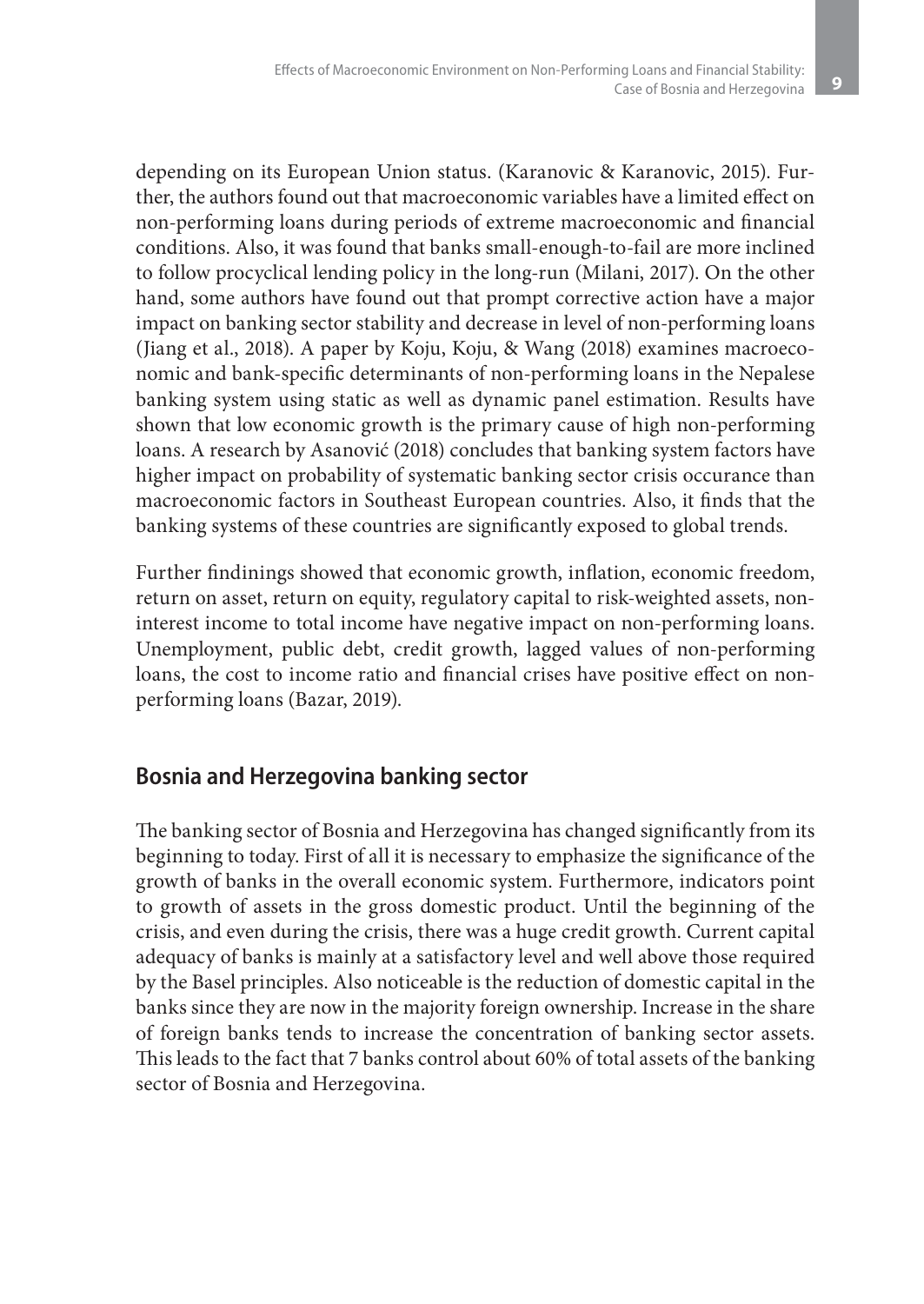|                            |                                                     | 2016   | 2017   |
|----------------------------|-----------------------------------------------------|--------|--------|
| Adequate<br>capitalization | - Regulatory capital, millions KM                   | 2.889  | 3.123  |
|                            | - Total weighted risk, millions KM                  | 18.255 | 19.909 |
|                            | - Capital adequacy ratio                            | 15.8%  | 15.7%  |
| Better quality of          | - Non-performing loans, millions KM                 | 1.982  | 1.813  |
| the loan portfolio         | - Non-performing loans to total loans               | 11.8%  | 10%    |
| Significantly              | - Net profit / loss, millions KM                    | 219    | 336    |
| higher result              | - Return on shareholders' equity                    | 7.3%   | 10.2%  |
| High liquidity             | - Liquid to total assets                            | 272%   | 28.4 % |
|                            | - Liquid assets to short-term financial obligations | 44.1%  | 44.3 % |

#### **Table 1: Main characteristic of Bosnia and Herzegovina banking sector**

Source: Financial Stability Report, 2017, Central bank of Bosnia and Herzegovina

Negative economic trends in most markets in recent years and a slow economic recovery have greatly affected financial stability of the banking sector of Bosnia and Herzegovina. Weak economic growth, problems in the real sector as well as the natural disasters that have affected businesses and Bosnia and Herzegovina's population have impacted the banking sector. However, despite all this, the banking sector remained stable and recorded positive trends in terms of growth in total assets, loans, deposits, retail savings and profitability. It is also important to point out that the banking sector is adequately capitalized. When we talk about the risks to financial stability of Bosnia and Herzegovina`s banking sector, first of all it is necessary to highlight the level of non-performing loans. These loans are the main cause of increased systemic risk, but there is no adequate solution for this problem. Non-performing loans continue to represent the greatest threat to the health of the banking system and financial stability in Bosnia and Herzego-





Source: World Bank data

vina. Compared to 2016 there was significant improvement in 2017 in terms of the movement of some indicators. The share of non-performing loans in total loans in the banking system at the end of 2017 amounted to 10%. Graph 1 shows movements of the nonperforming loans ratio and the capital adequacy ratio for the period 2006- 2017 in Bosnia and Herzegovina`s banking sector.

As of end-2014 non-performing loans have been on a downtrend. This started with the sale of a part of non-per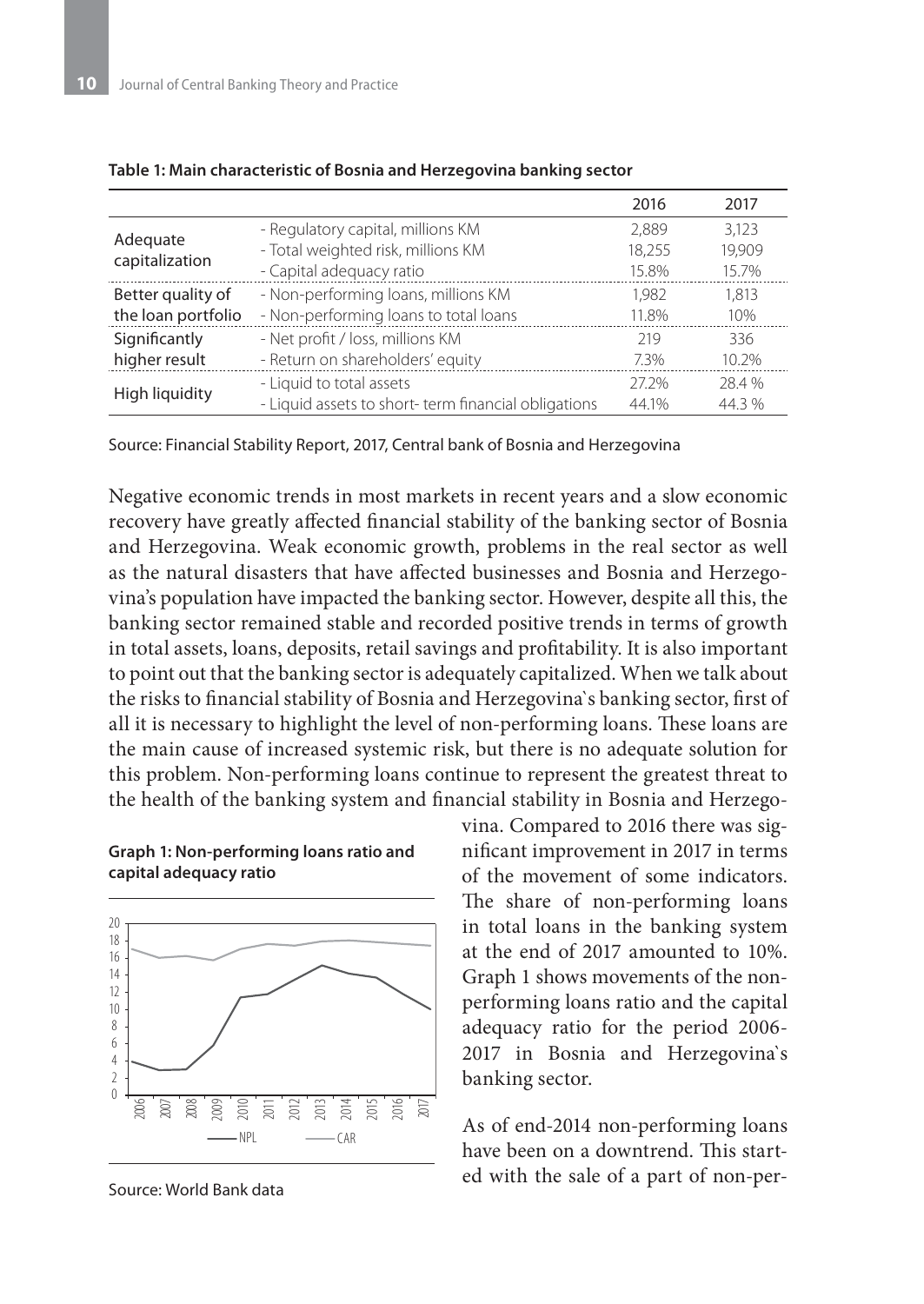forming assets of Hypo Bank in the amount of approximately 112 million KM KM and significant permanent write-offs (E category) at the system level in the amount of approximately 85 million KM. The level of capitalization of the banking sector at the end of 2017 was satisfactory.

# **Research methodology**

In accordance with the practice of scientific research, different scientific methods were used in the research for and writing this paper, including the formulation and presentation of the research. Methods of analysis and synthesis, inductive and deductive, as well as the method of generalization and specialization were used during the desk research. Secondary data were used for empirical part of the research. Namely, in order to identify the impact of macroeconomic conditions measured by inflation rate, unemployment rate and GDP growth on the level of non-performing loans and banking sector financial stability, macroeconomic data for period 2006-2017 from Bosnia and Herzegovina were used. This time series is representative because it covers both the pre-crisis and the crisis period. Thus, it was possible to detect moment of NPLs appearance as well as their growth and movements. Banking sector financial stability is measured by the banking sector capital adequacy ratio and non-performing loans are measured as the ratio of non-performing loans to total loans in banking sector. Primarily, in order to test correlations between analysed variables correlation analysis through Pearson coefficient of correlation was employed (Somun-Kapetanović, 2008).

$$
r = \frac{SSxy}{\sqrt{SSxx \cdot SSyy}}
$$

Where :

$$
SSxy = \sum (Xi - \overline{X})(Yi - \overline{Y})
$$
  
and  

$$
SSxx = \sum_{i=1}^{n} (Xi - \overline{X})^{2}
$$
  
and  

$$
SSyy = \sum_{i=1}^{n} (Yi - \overline{Y})^{2}
$$
 (1)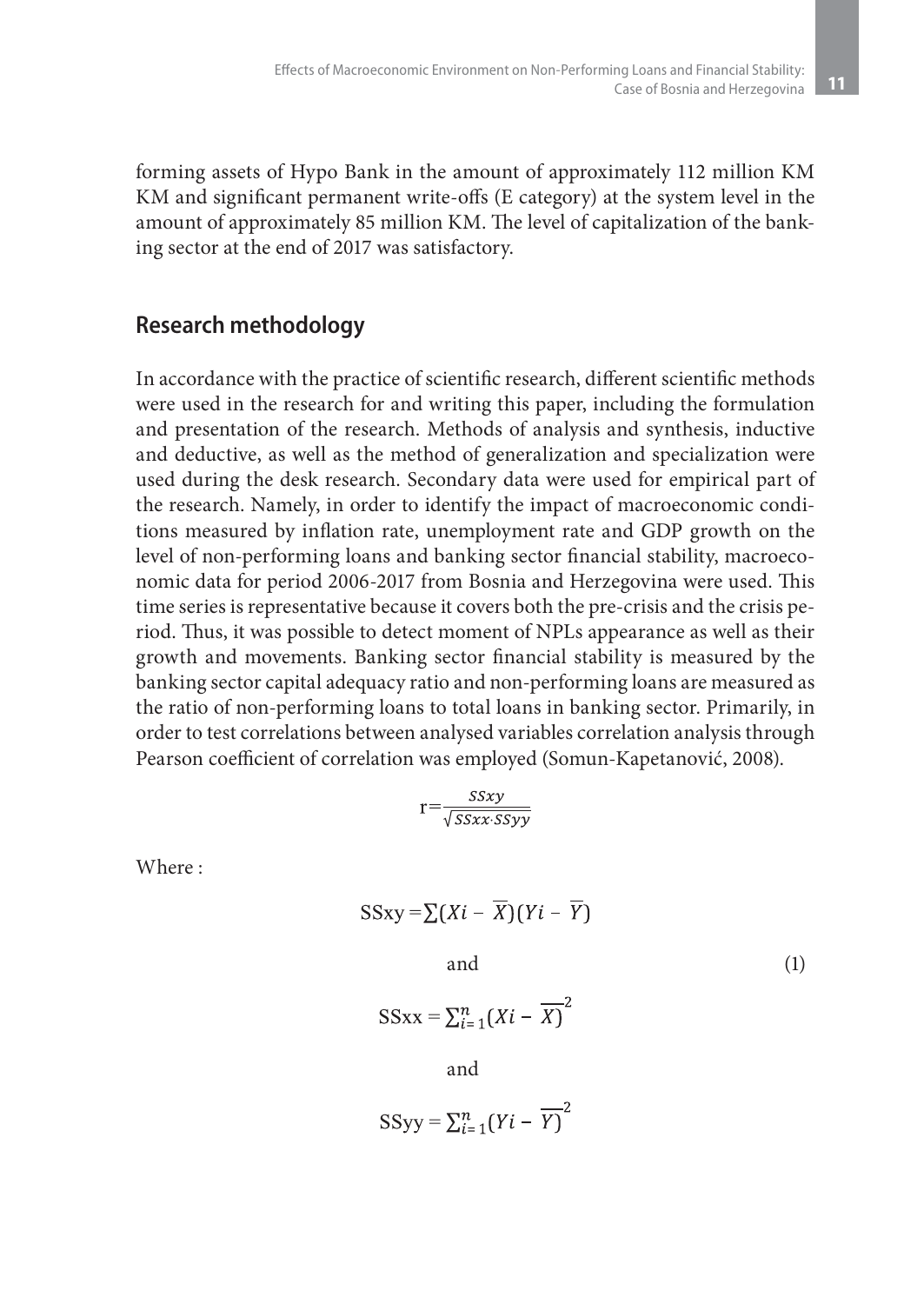Further, in order to measure the impact of macroeconomic variables on non-performing loans and banking sector financial stability, the ordinary least squares model (OLS) was used. Before carrying out the econometric analysis, descriptive data analysis has been provided as well as the verification of normality and symmetry distribution and the existence of multicollinearity problem. Since the model involves time series, the problem of autocorrelation may exist, but previous studies have shown that this approach is suitable for NPL time series analysis, as long as the problem of autocorrelation is solved. Therefore, in statistical literature linear regression model is defined as follows (Somun-Kapetanović, 2008):

$$
y_t = \alpha + x_t' \beta + \varepsilon_i \tag{2}
$$

Where *y* is the explained variable and in this case we will have two models with two different dependent variables: non-performing loans and banking sector financial stability. *α* is constant term and *x* is nxp matrix of independent variables, in this case: inflation, unemployment and GDP growth, and *ε* is error term. Data have been derived from the Central bank of Bosnia and Herzegovina reports and World Bank indicators. GDP growth is expected to have negative relationship with non-performing loans as increase in GDP represents an additional source of liquidity at the market what should allow the borrowers to repay their debts. Otherwise, these indicators should have positive relation with financial stability. Next, independent variable – unemployment - should cause an increase in the level of non-performing loans since an increase in this predictor should be associated with the number of borrowers who become unemployed and cannot repay their debts. This indicator should cause deterioration in financial stability since the increasing number of jobless people potential causes difficulties in banking business. Positive relationship was expected for inflation since as inflation increases, the cost of borrowing increases which in turn causes deterioration in loan quality. On the other hand, negative relation is expected with financial stability since non-performing loans increase with inflation uptrend, therefore financial stability can be jeopardized.

### **Research results**

At the beginning of analysis, Pearson coefficient of correlation between analysed variables was deployed. Namely, the purpose of this part of analysis is to detect a potential correlation between macroeconomic variables such as inflation, unemployment rate and GDP growth and non-performing loans and financial stability. If the correlation is confirmed, then we will be able to employ regression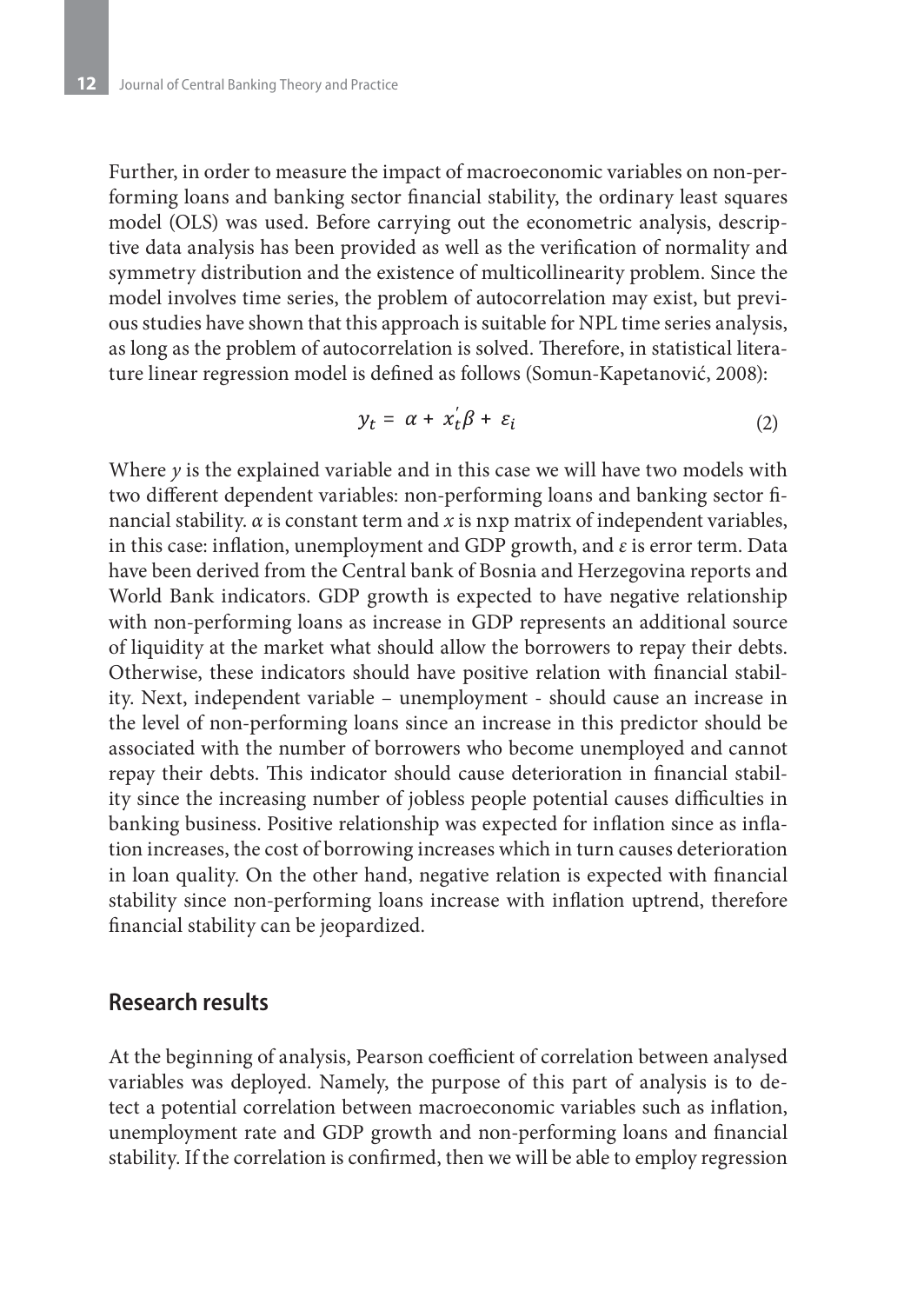analysis in order to model the relation between these variables. The correlation analysis results are presented in Table 2.

|                      | Non-performing Financial<br>loans | stability |        | Inflation Unemployment | GDP<br>growth |
|----------------------|-----------------------------------|-----------|--------|------------------------|---------------|
| Non-performing loans |                                   |           |        |                        |               |
| Financial stability  | $-625*$                           |           |        |                        |               |
| Inflation            | $216*$                            | - 567*    |        |                        |               |
| Unemployment         | $991*$                            | - 580*    | $111*$ |                        |               |
| GDP growth           | $-046*$                           | 294*      | 684*   | $-100*$                |               |

#### **Table 2: Pearson coefficient of correlation**

#### Source: Authors calculations \* confidence level 0.05

In Table 2, correlation is visible as well as its direction and intensity between variables. Therefore, extremely strong correlation between financial stability, non-performing loans and unemployment is also noticeable. Actually, the table provides for a conclusion that better financial stability leads to a decrease in nonperforming loans and vice versa, since there is a negative correlation between the two. Further, increase in inflation leads to increase in non-performing loans since credit users become less able to repay their debts. Namely, there is positive correlation between these two variables. Also, increase in unemployment rate leads to increase in non-performing loans, which is expected since jobless persons are not able to repay their debts. GDP growth has positive impact on non-performing loans since higher GDP growth leads to decrease in non-performing loans. However, this correlation isn't so strong and thus its impact is not so strong either. Also, financial stability negatively correlates with inflation and unemployment rate since these two variables cause increase in non-performing loans and that represents threat to financial stability. Same as with non-performing loans, GDP growth has positive impact on financial stability, since better macroeconomic circumstances enable better financial stability. Since correlations between the analysed variables were detected, regression analysis between the same groups of variables was employed.

Regression analysis requires meeting some assumptions regarding variables included in the analysis. Therefore, these assumptions were tested before running regression analysis. Firstly, Kolmogorov – Smirnov test was conducted. Its value shows that all variables are normally distributed with significance less than 0.05. Then the analysis of multicollinearity was implemented. Obtained results show the absence of multicollinearity and that model is good. The assumption of homoscedasticity was also tested. It was done by Whites' test which has shown that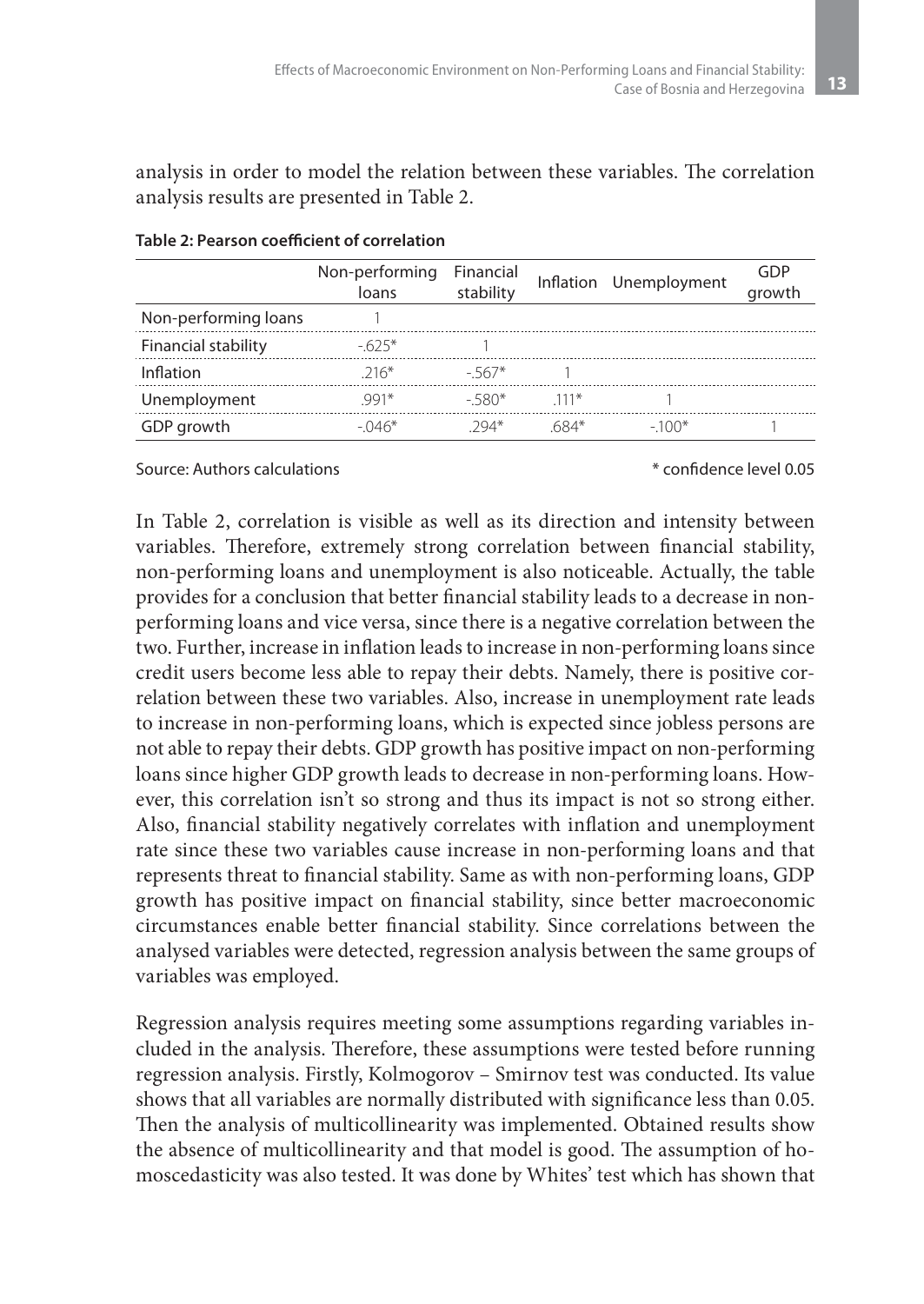this assumption is satisfied. Outliers have been checked with the help of standard deviation and histograms. The results of this analysis did not show any special outliers, so there was no need to cope with them. The regression results are given in Table 3.

|              | Non-performing loans | Financial stability |
|--------------|----------------------|---------------------|
| GDP growth   | $-014$ *             | $204*$              |
| Inflation    | $257*$               | $-420*$             |
| Unemployment | 729*                 | -635*               |
| R-squared    | 59 Z                 | 62 3                |

#### **Table 3: Regression results**

Source: Authors calculations \* confidence level 0.05

As it can be seen from the table, regression analysis was used to measure the impact of macroeconomic variables on non-performing loans and banking sector financial stability separately. From the R-square for the first model it can be concluded that with this model we explain 59.2% changes in non-performing loans. Durbin Watson test is 2.09, which is acceptable value. Also F–test shows us that the model is good. As we can see from Table 3, the greatest contribution to the model gives unemployment with 72.9% explained. Namely, this means that increase in unemployment rate for one unit leads to increase in non-performing loans for 0.729 units. Further, inflation contributes with 25.7% and GDP growth with 1.4%. Thus, increase in inflation for one unit leads to increase in non-performing loans for 0.257 units. However, increase in GDP growth for one unit leads to decrease in non-performing loans for 0.014 units. Therefore, we can conclude that unemployment has the greatest influence on level of non-performing loans. From the R-square for the second model it can be concluded that with this model we explain 62.3% changes in banking sector financial stability measured by the capital adequacy ratio. Actually, it can be seen that variables included in this analysis are more efficient in explaining changes in banking sector financial stability then those in non-performing loans. However, both models have adequate R-square and it can be concluded that they are good models. Durbin Watson test for this model is 2.02 and this is acceptable value. Also F–test shows us that the model is good. As we can see from table above, the greatest contribution to the model gives unemployment with 63.5% explained. Namely, this means that increase in unemployment rate for one unit leads to decrease in financial stability for 0.635 units. Further, inflation contributes with 42% and GDP growth with 20.4%. Thus, increase in inflation for one unit leads to decrease in financial stability for 0.420 units. However, increase in GDP growth for one unit leads to increase in financial stability for 0.204 units. Therefore, we can conclude that unemployment has the greatest influence on both analysed indica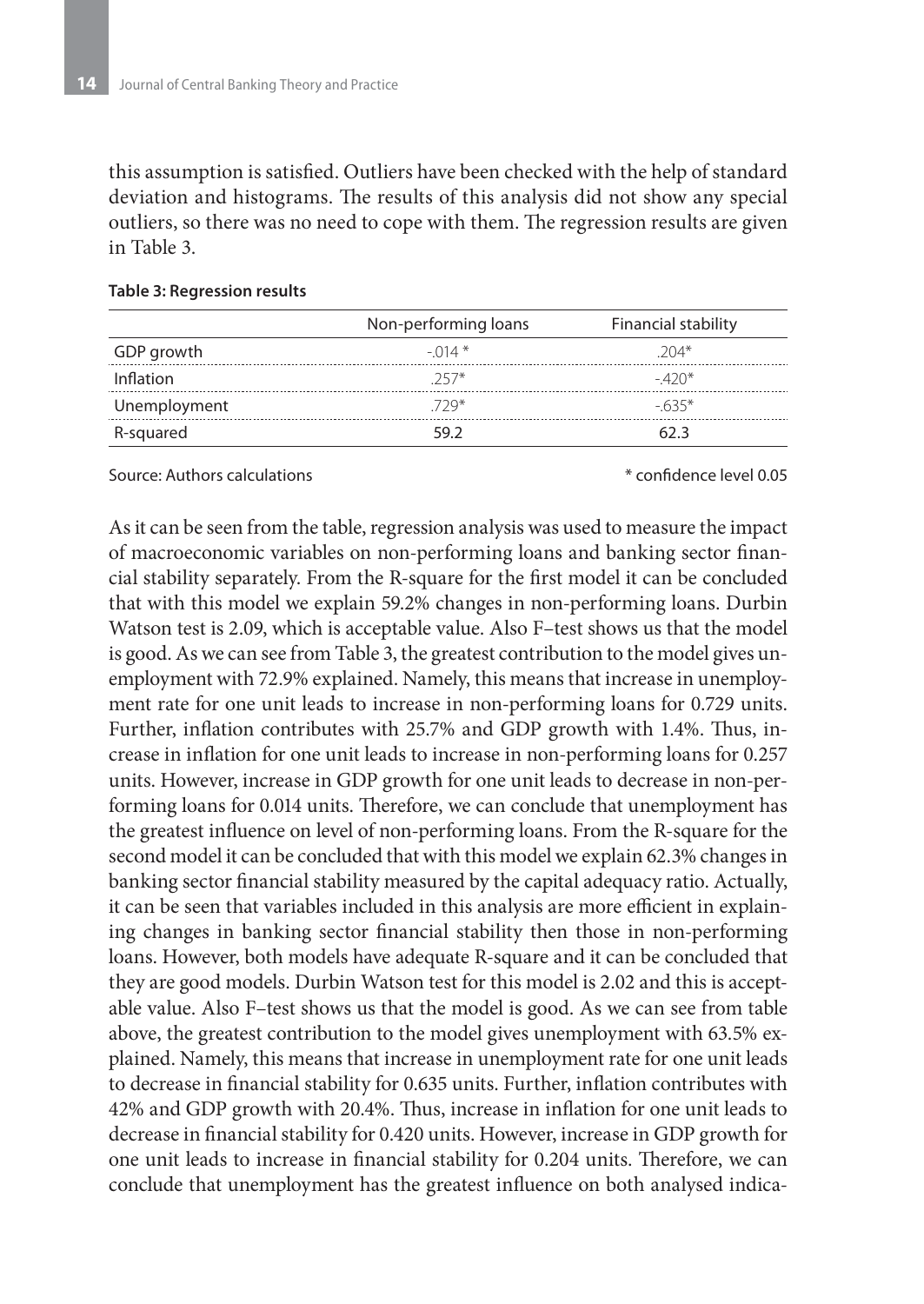tors since less jobs lead to deterioration of population`s ability to repay their debts, which further leads to increase in non-performing loans and, ultimately, it could threaten financial stability.

# **Conclusion**

Banking is risky business activity since risk is accentuated category in modern banking operations. Thus, leading and managing banking business has never been an easy task. Moreover, in recent time, this task has been compounded due increasing uncertainties in business environment. The recent financial crisis, caused by uncontrolled borrowing, emphasized the significance of loans and their quality management. Namely, because of existence of interdependencies between risks and synergy effect, increasing exposure to one risk can significantly increase the impact of other risks. Therefore, non-performing loans can threaten banking sector financial stability. Since the recent global financial crisis has caused disorder in the majority of big world countries, spillover effects were expected. Therefore, as one of the developing countries, Bosnia and Herzegovina was affected by the crisis through the spillover effect. All this has led to destructions in macroeconomic environment in this country, followed by decrease in core macroeconomic indicators. Since these disorders have a great impact on local population that are credit users, this paper has analysed the impact of changed macroeconomic conditions on non-performing loans and financial stability in the country`s banking sector. Thus, this paper by the help of adequate methodology has confirmed the impact of macroeconomic conditions on non-performing loans and financial stability. Actually, it is shown that the unemployment rate and its movements due its connection with financial solvency of population have the greatest impact. Therefore, it can be concluded that regulatory authorities should focus on the development of real economy and the creation of new jobs in order to prevent potential disorders in the banking sector functioning. With the help of adequate regulation the regulators should be able to protect and maintain financial stability not just of the banking sector but the entire financial sector as well.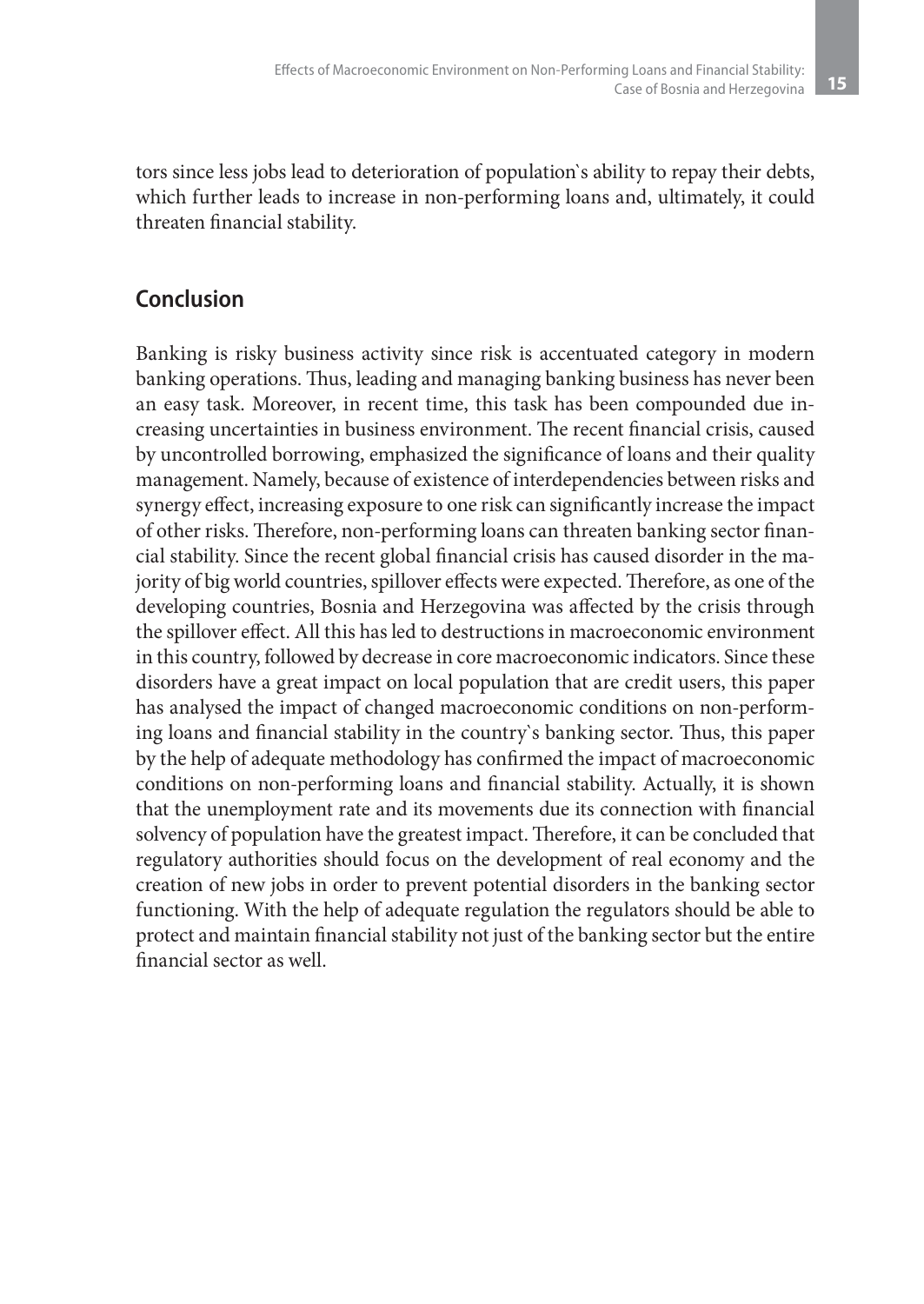# **References**

- 1. Asanović, Ž. (2018). An Analysis of the Determinants of Systemic Banking Crises in Southeast European Countries. *Journal of Central Banking Theory and Practice*, 7(2):165-186
- 2. Bazar, Y. (2019). Macroeconomic, Institutional and Bank-Specific Determinants of Non-Performing Loans in Emerging Market Economies: A Dynamic Panel Regression Analysis. *Journal of Central Banking Theory and Practice*, 8(3):95-110
- 3. Beck, R., Jakubik, P. & Piloiu, A., 2013. Non-preforming loans What matters in addition to the economic cycle?, *ECB Working paper*, pp.28
- 4. De Bock, R. and Demyanets, A., 2012. Bank Asset Quality in Emerging Markets: Determinants and Spillovers, *IMF Working paper*, pp. 12
- 5. Espinoza, R. & Prasad, A., 2010. Nonperforming loans in the GCC banking system and their macroeconomic effects. *IMF working paper*, pp.16
- 6. Foos, D., Norden, L. & Weber, M., 2010. Loan growth and riskiness of banks. *Journal of banking and finance*, 34(12): 2929-2940
- 7. Fawad, A. and Taqadus, B., 2013. Explanatory Power of Macroeconomic Variables as Determinants of Non-Performing Loans: Evidence form Pakistan. *World Applied Sciences Journal* , pp. 243-255.
- 8. Gaganis, C., Pasiouras, F., Doumpos, M. & Zopounidis, C., 2010. *Modelling banking sector stability with multicriteria approaches*, s.l.: Financial Engineering Labaratory .
- 9. Jiang, C., Kanas, A. and Molyneux, P., 2018. Public policy and financial stability: The impact of PCA and TARP on U.S. bank non‐performing loans, *International Journal of Finance & Economics*,23(4): 376-392
- 10. Jimenez, G. and Saurina, J., 2005, *Credit cycles, credit risk and prudential regulation*, s.l.: Bank of Spain.
- 11. Karanovic, G. & Karanovic, B., 2015. Developing An Aggregate Index For Measuring Financial Stability In The Balkans. *Procedia Economics and Finance*, Volume 33, pp. 3-17.
- 12. Klein, N., 2013. Non-performing loans in CESEE: Determinants and impact on macroeconomic performances, *IMF Working paper*.
- 13. Koju, L., Koju, R., & Wang, S. (2018). Macroeconomic and Bank-Specific Determinants of Non-Performing Loans: Evidence from Nepalese Banking System. *Journal of Central Banking Theory and Practice*, 3(1): 111-138.
- 14. Mehamood, B., Zahid, Y. I. & Nisar, A., 2013. Macroeconomic and Bank Specific Covariates of Non-Performing Loans (NPLs) in Pakistani Commercial Banks: Panel Data Evidence. *Journal of Emerging Economies and Islamic Research*, 1(3):1-14.